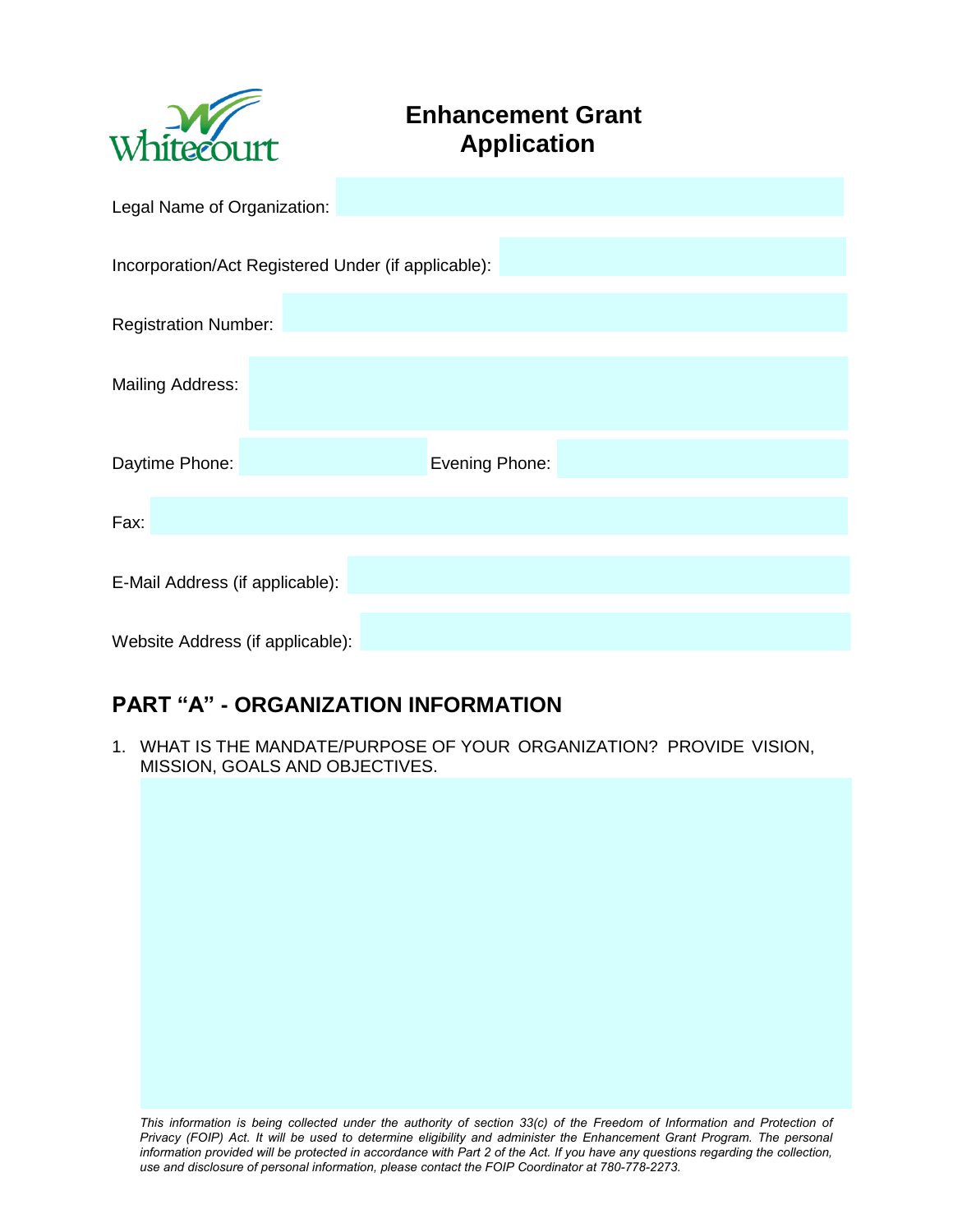2. HAS YOUR ORGANIZATION RECEIVED FUNDING FROM THE ENHANCEMENT GRANT PROGRAM FOR PREVIOUS PROJECTS, EVENTS OR PROMOTIONAL INITIATIVES?  $\bigcap$ YES  $\bigcap$ NO

| IF YOU ANSWERED YES, INCLUDE YEAR(S): |  |
|---------------------------------------|--|

### **PART "B" - PROGRAM INFORMATION**

Project Name:

Enhancement Grant Request:

Request: Project Start Date:

Project End Date:

1. PROVIDE INFORMATION ABOUT THE PROPOSED PROJECT (Include the following details: activities, strategies, timelines, goals, outcomes, etc.):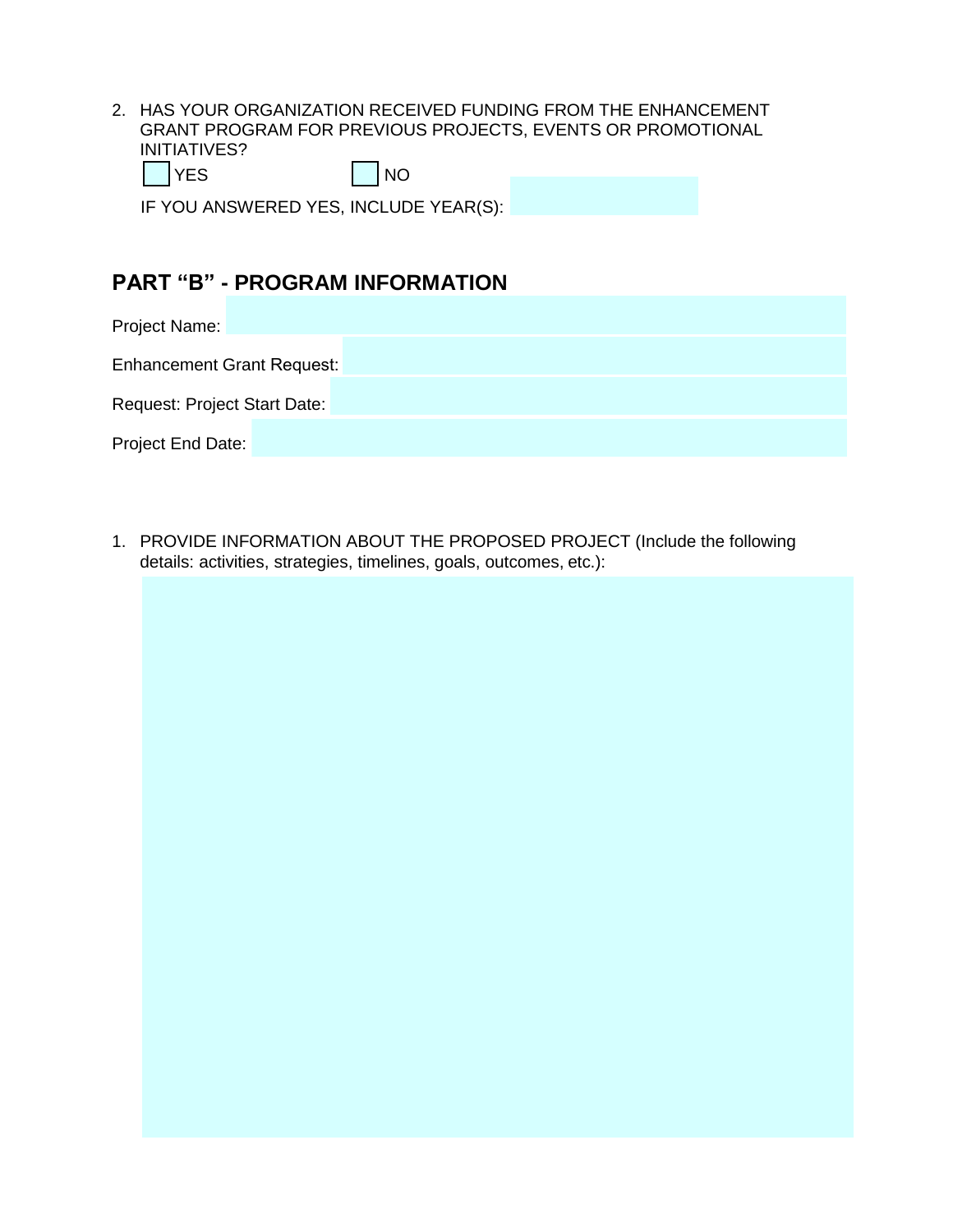- 2. PROVIDE THE TOTAL NUMBER OF RESIDENTS THAT THE PROJECT WILL SERVE.
- 3. LIST THE PROJECT'S OUTCOMES.

- 4. HOW MANY VOLUNTEERS WILL BE INVOLVED IN THE PROJECT?
- 5. WHAT IMPACT WILL THIS PROJECT HAVE ON YOUR ORGANIZATION?

6. WHAT IMPACT WILL THIS PROJECT HAVE ON THE COMMUNITY?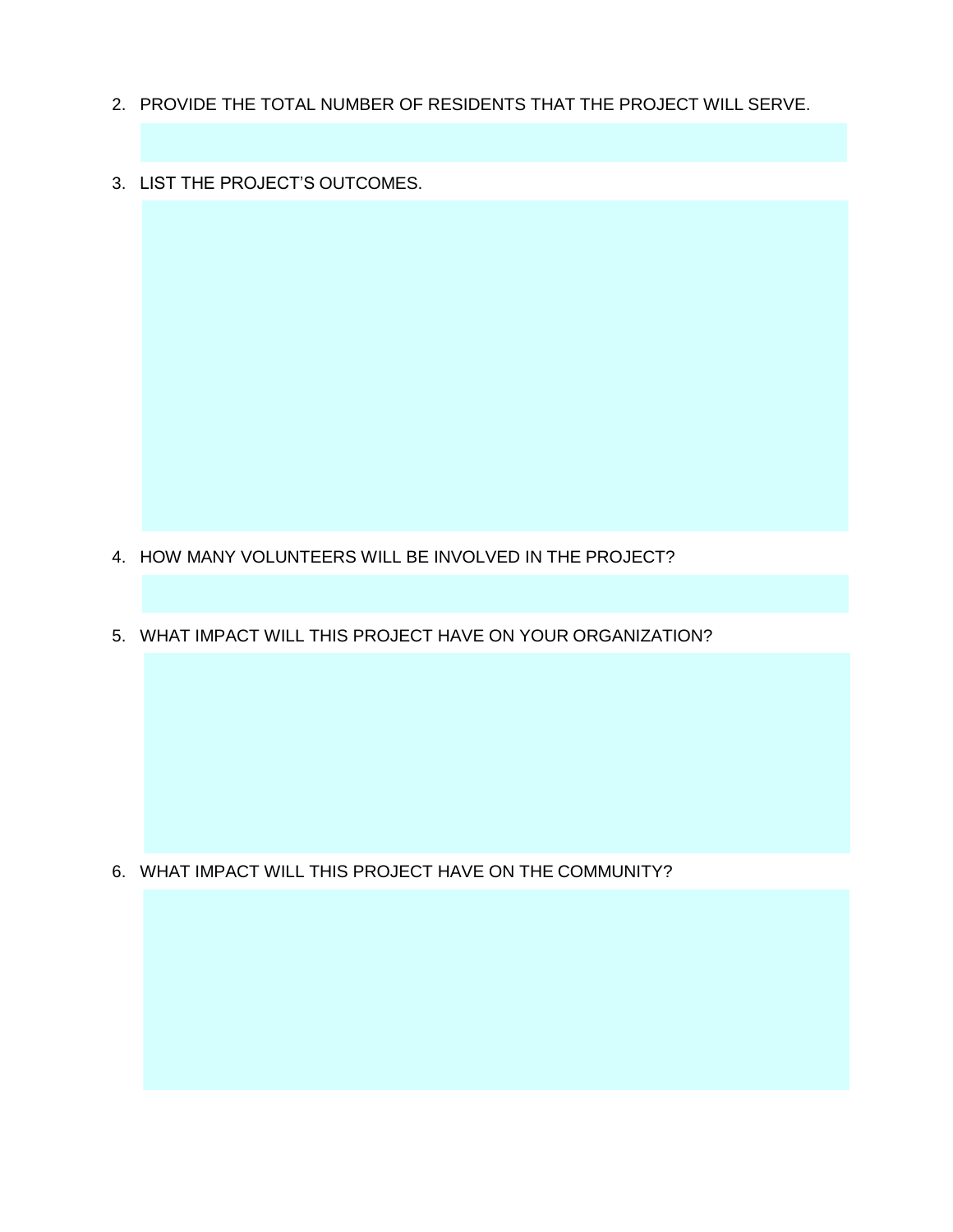## **PART "C" - PROJECT BUDGET**

PROVIDE A COMPLETE BUDGET FOR YOUR PROPOSED PROJECT.

(Reminder: Approved projects must be completed within one year of the grant approval date.)

Include all sources of revenue and all expenditures. Please place an ASTERISK beside the expenditure line items that you are requesting to be funded through this Enhancement Grant Program, and indicate if revenue has been confirmed by placing a CHECK MARK in the confirmed column if it has been confirmed.

#### **REVENUE:**

| Line Item | <b>Amount</b> | <b>Source</b> | <b>Confirmed</b> |
|-----------|---------------|---------------|------------------|
|           |               |               |                  |
|           |               |               |                  |
|           |               |               |                  |
|           |               |               |                  |
|           |               |               |                  |
|           |               |               |                  |
|           |               |               |                  |

#### **EXPENDITURES:**

| <b>Line Item</b> | <b>Amount</b> | <b>Source</b> | <b>Enhancement</b><br>Grant |
|------------------|---------------|---------------|-----------------------------|
|                  |               |               |                             |
|                  |               |               |                             |
|                  |               |               |                             |
|                  |               |               |                             |
|                  |               |               |                             |
|                  |               |               |                             |
|                  |               |               |                             |

### **PART "D" - FUNDING RECOGNITION**

Should your organization receive funding from the Enhancement Grant Program, how will the Town of Whitecourt's contribution be recognized (i.e. verbally, in promotional materials)? *Should the organization choose to recognize the Town of Whitecourt in printed materials, the Town will provide an electronic file which includes the Whitecourt logo for use in promotions.*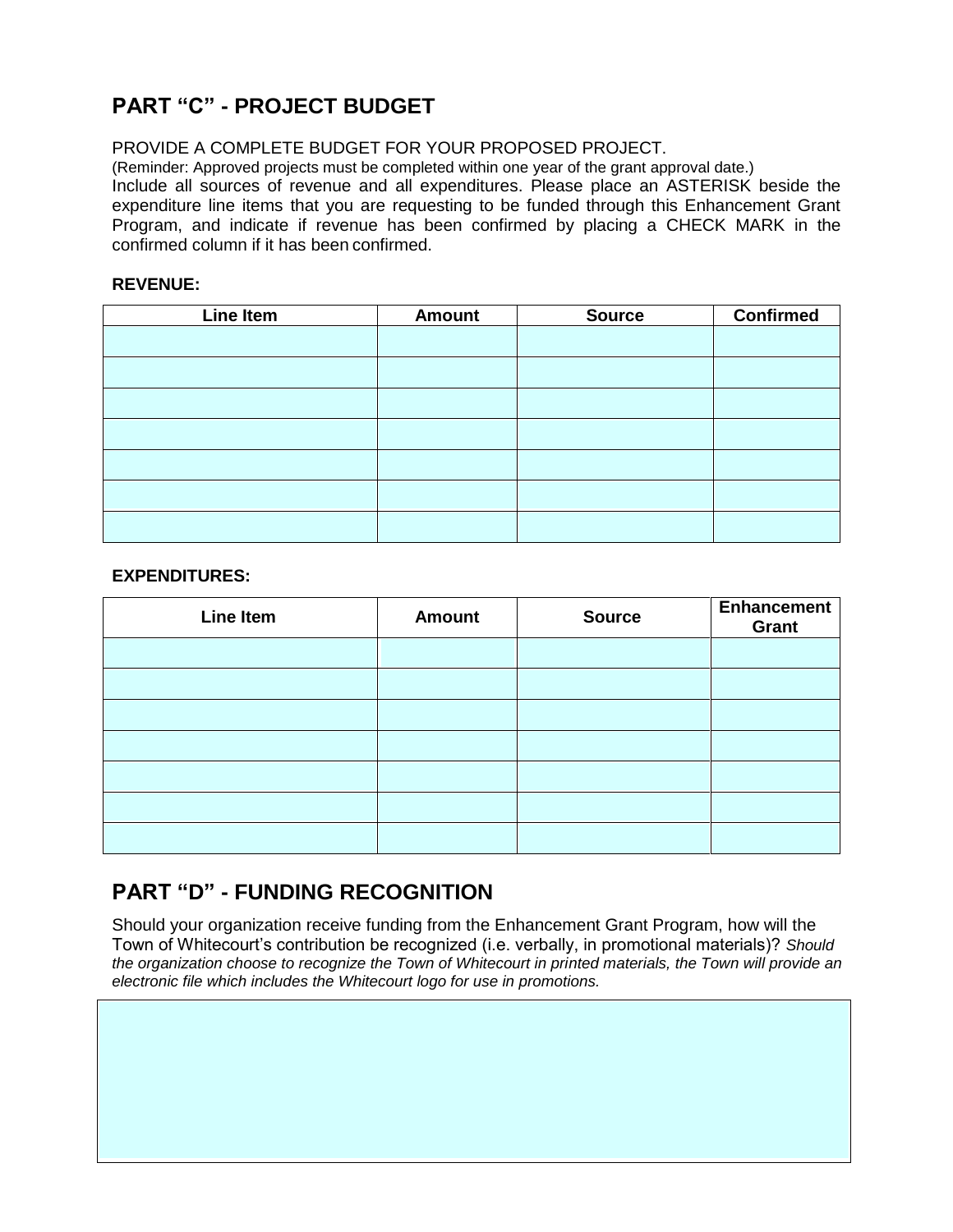## **PART "E" - SET OF ATTACHMENTS FUNDING APPLICATION**

Please clip these attachments to your application:

Current list of agency Board of Directors (use attached template)

Most recent agency audited financial statements and management letter

Most recent Annual Report OR minutes of the last Annual General Meeting

# **PLEASE SUBMIT TWO SINGLE-SIDED COPIES OF YOUR APPLICATION.**

**Please note that funding applications cannot be emailed, as we require an original with two signatures.** 

- · **I AM A DULY AUTHORIZED REPRESENTATIVE HAVING LEGAL AND/OR FINANCIAL SIGNING AUTHORITY FOR THE ABOVE-MENTIONED ORGANIZATION.**
- The information contained in this application and supporting documents is true and accurate and endorsed by the above-mentioned organization.
- · An accounting of spending, showing compliance with conditions of the grant shall be provided (including a project assessment and financial accounting summary) no later than 90 days following the project completion date.
- Any grant awarded shall be used solely for the purposes stated within this application and according to program parameters.
- · As a condition of accepting financial assistance, access to all financial statements and records having any connection with monies received is hereby granted to the Town of Whitecourt.

*Signature of Duly Authorized Representative* 

 $\frac{1}{\sqrt{2}}$  ,  $\frac{1}{\sqrt{2}}$  ,  $\frac{1}{\sqrt{2}}$  ,  $\frac{1}{\sqrt{2}}$  ,  $\frac{1}{\sqrt{2}}$  ,  $\frac{1}{\sqrt{2}}$  ,  $\frac{1}{\sqrt{2}}$  ,  $\frac{1}{\sqrt{2}}$  ,  $\frac{1}{\sqrt{2}}$  ,  $\frac{1}{\sqrt{2}}$  ,  $\frac{1}{\sqrt{2}}$  ,  $\frac{1}{\sqrt{2}}$  ,  $\frac{1}{\sqrt{2}}$  ,  $\frac{1}{\sqrt{2}}$  ,  $\frac{1}{\sqrt{2}}$ 

*Signature of 2nd Duly Authorized Representative* 

 *\_\_\_\_\_\_\_\_\_\_\_\_\_\_\_\_\_\_\_\_\_\_\_\_\_\_\_\_\_\_\_\_\_\_\_\_\_\_\_\_\_\_\_* 

 *\_\_\_\_\_\_\_\_\_\_\_\_\_\_\_\_\_\_\_\_\_\_\_\_\_\_\_\_\_\_\_\_\_\_\_\_\_\_\_\_\_\_\_\_\_\_*

*Printed Name*